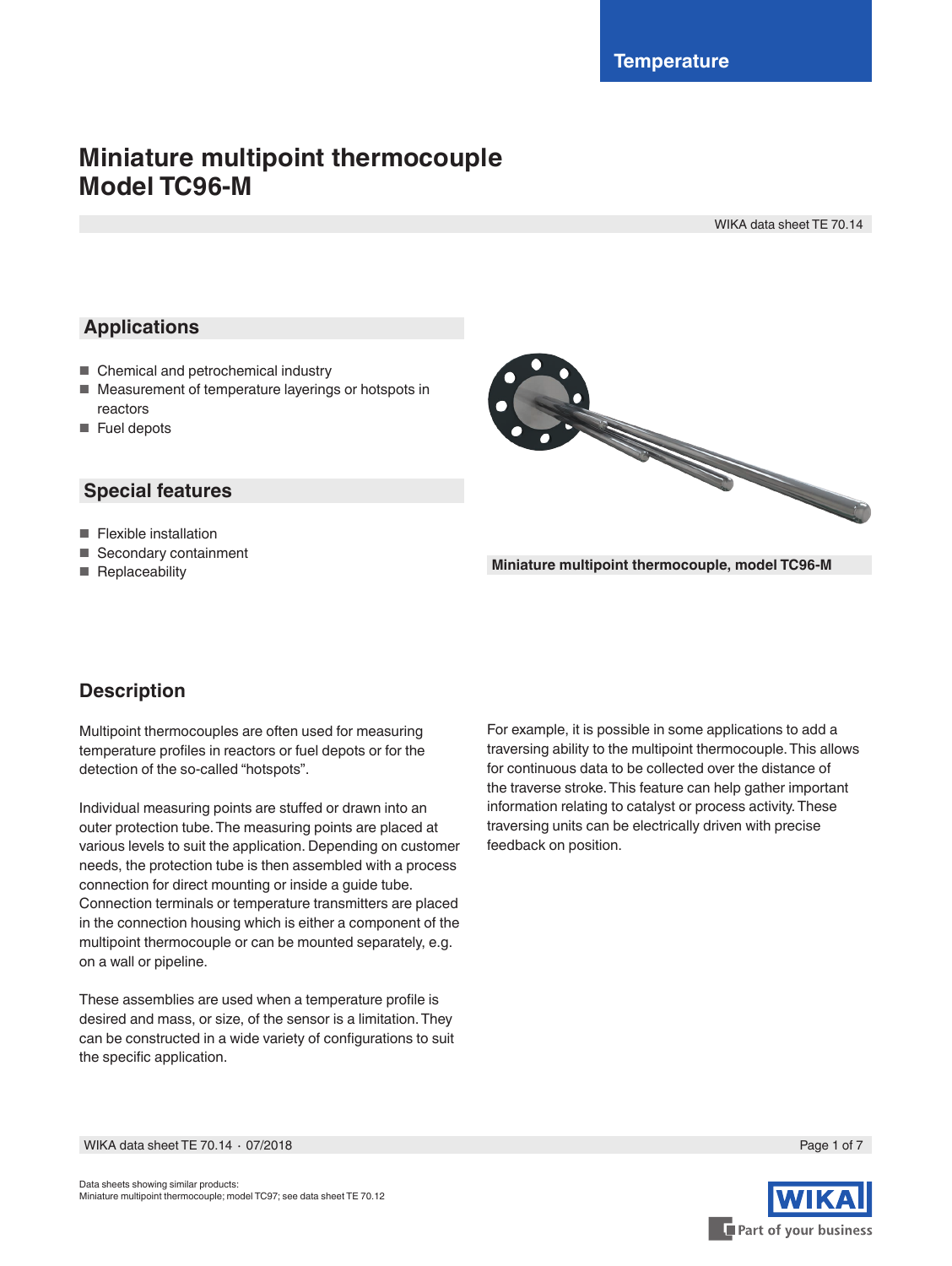# **Specifications**

### **Materials**

- Stainless steel 316L
- Special alloys or carbon steels as protection tube material

#### **Process connections**

- Flanges of all major national and international standards
- Threaded connections with male or female threads to customer specifications

### **Sensors**

- Miniature thermocouple multipoints
- Single, double sensor
- For details, see data sheet TE 70.12 of the miniature multipoint thermocouple model TC97

### **Shipping**

- Model TC96-M protection tube: In wooden box with lengths of up to 12 metres, steel shipping racks upon request
- Model TC96-M sensor assembly: In wooden box, coiled

### **Protection tube dimensions**

- 3.2 mm (1/8")
- 4.7 mm (3/16")
- $\blacksquare$  6.4 mm (1/4")
- 7.9 mm (5/16")
- 9.5 mm (3/8")
- 12.7 mm (1/2")
- 19.1 mm (3/4")
- 25.4 mm (1")

### **Insertion length U**

Freely selectable

### **Material**

- Stainless steel 316
- Stainless steel 316L

Other materials available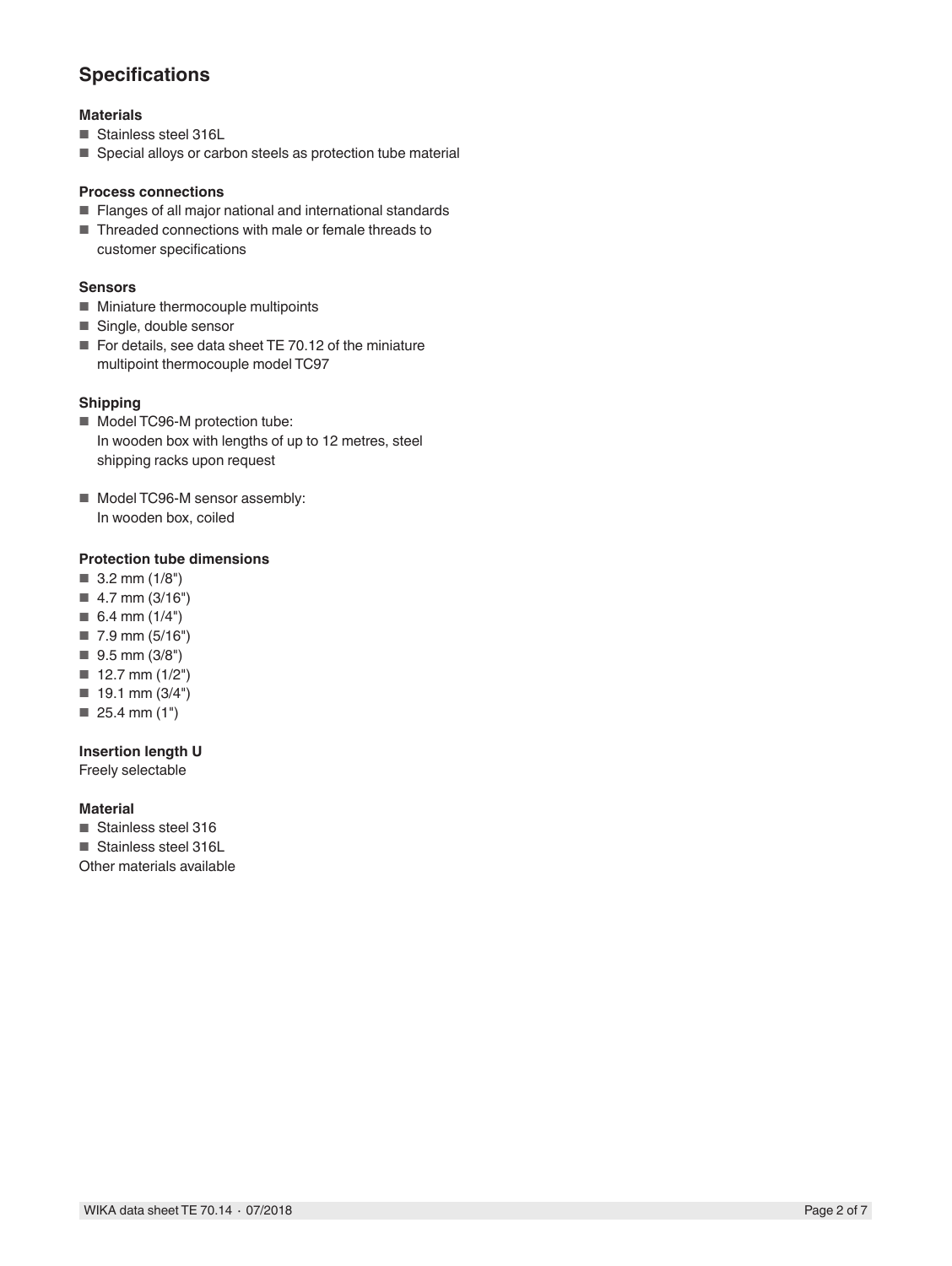## **Base elements of a multipoint thermocouple**

A multipoint thermocouple can be basically divided into 5 individual assemblies which are described separately below:

### **Single miniature multipoint thermocouple**



### **Multi miniature multipoint thermocouple**

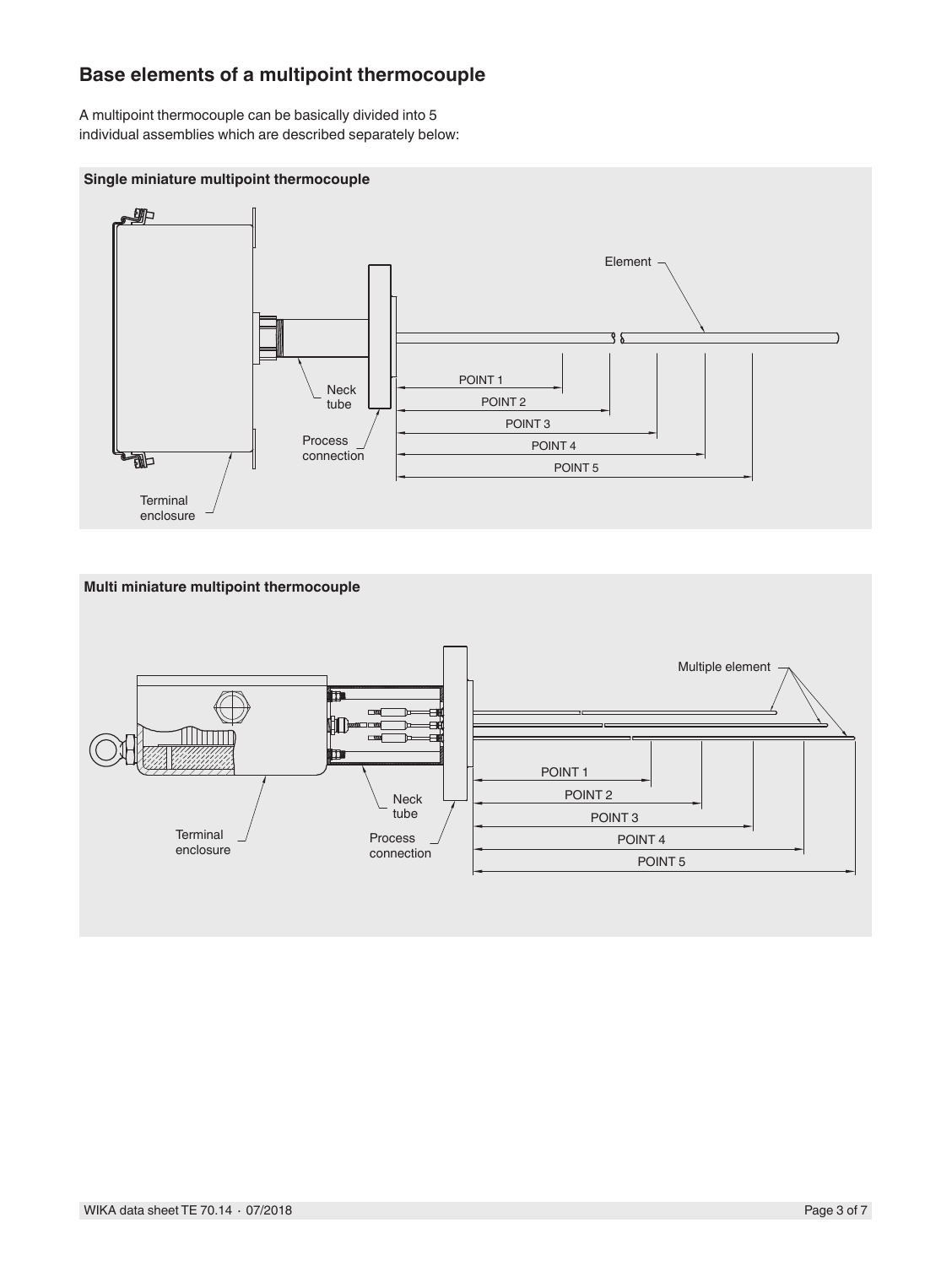#### ■ **Process connection**



### **Flange designs**

Flanges in accordance with applicable standards, such as ANSI/ASME B16.5, EN 1092-1, DIN 2527 or to customer specification

| <b>Standards</b>   | <b>Flange design</b>                                           |
|--------------------|----------------------------------------------------------------|
| <b>ASME B16.5</b>  | Nominal width: 2  4"<br>Pressure rating: class 150  2,500      |
| EN 1092-1/DIN 2527 | Nominal width: DN 50  DN 200<br>Pressure rating: PN 16  PN 100 |

Each multipoint thermocouple model TC96-M is designed and manufactured according to individual customer specifications.

#### **Process connection options**

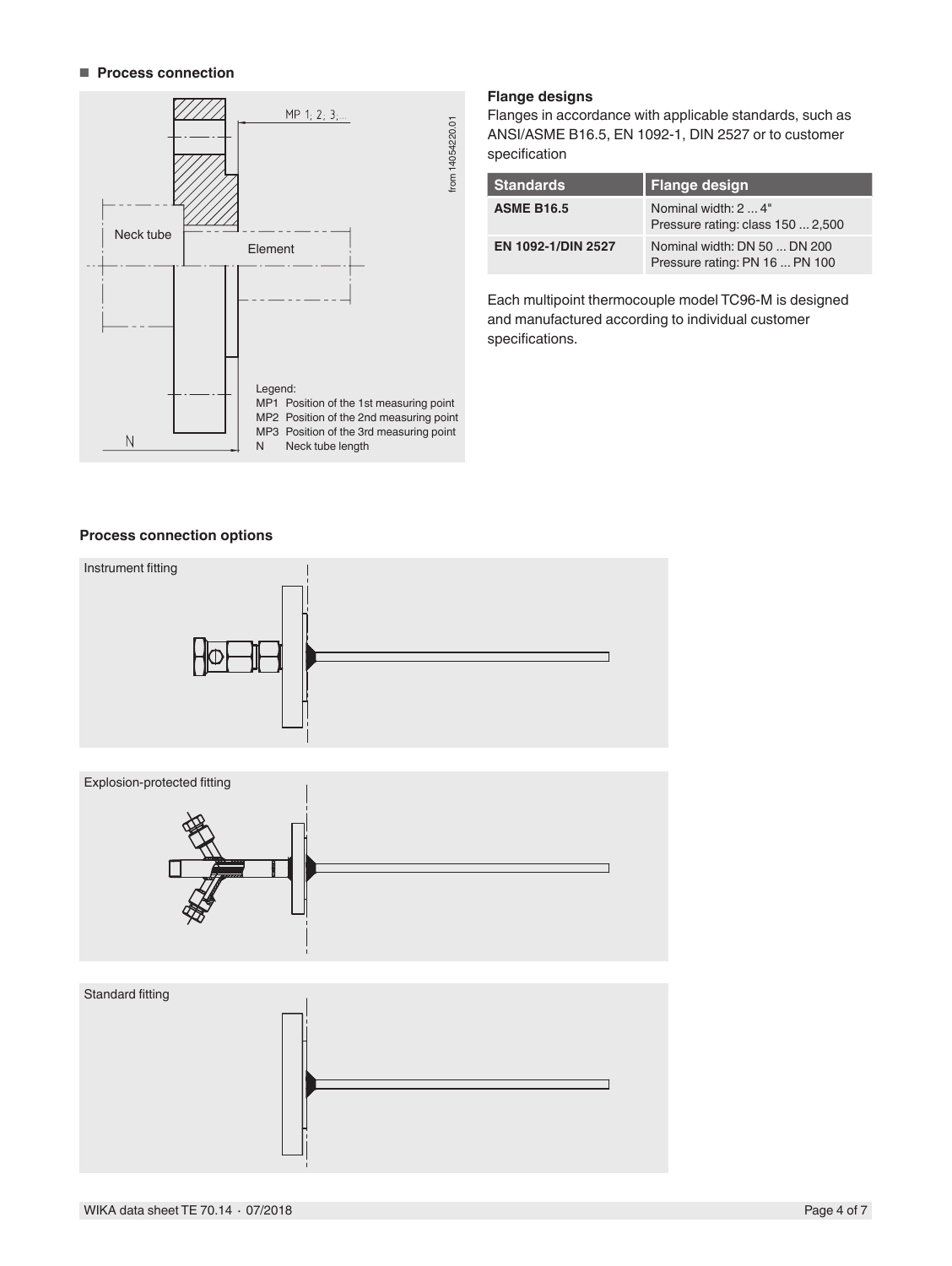#### ■ **Neck tube** Enclosure, direct attachment

#### Case, direct attachment







Not all configurations are shown. Consult your WIKA contact person for options.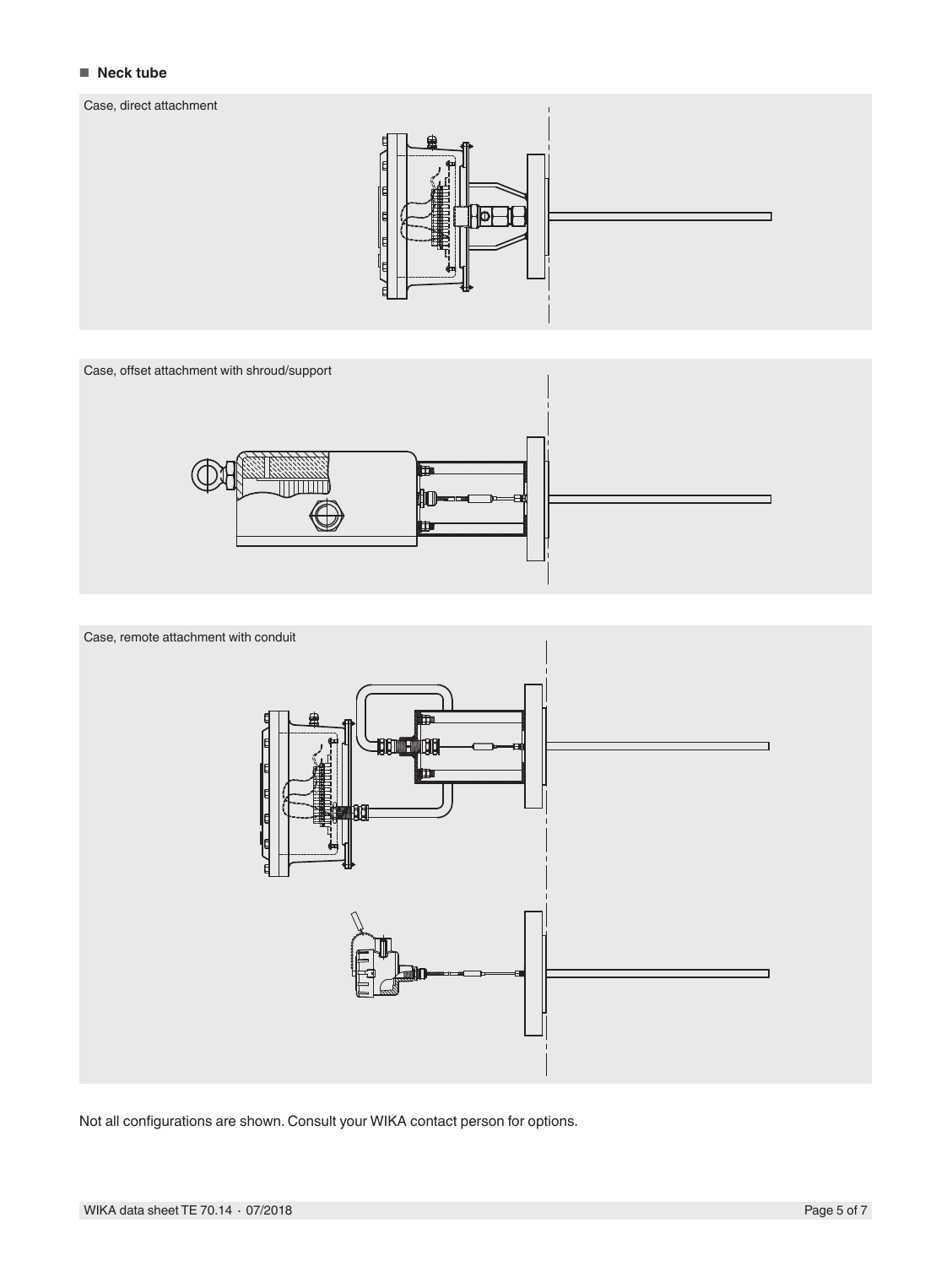### ■ **Terminal enclosure**

Cable compression fittings in accordance with customer specification

Connection terminals



**Transmitters** 



Terminal on transmitter on terminal



The actual wiring can deviate from this illustration.

Each multipoint thermocouple model TC96-M is designed and manufactured according to individual customer specifications. In multipoint thermocouples with explosion protection, the terminal enclosure dimensions can deviate considerably from the data sheet specifications, depending on design.